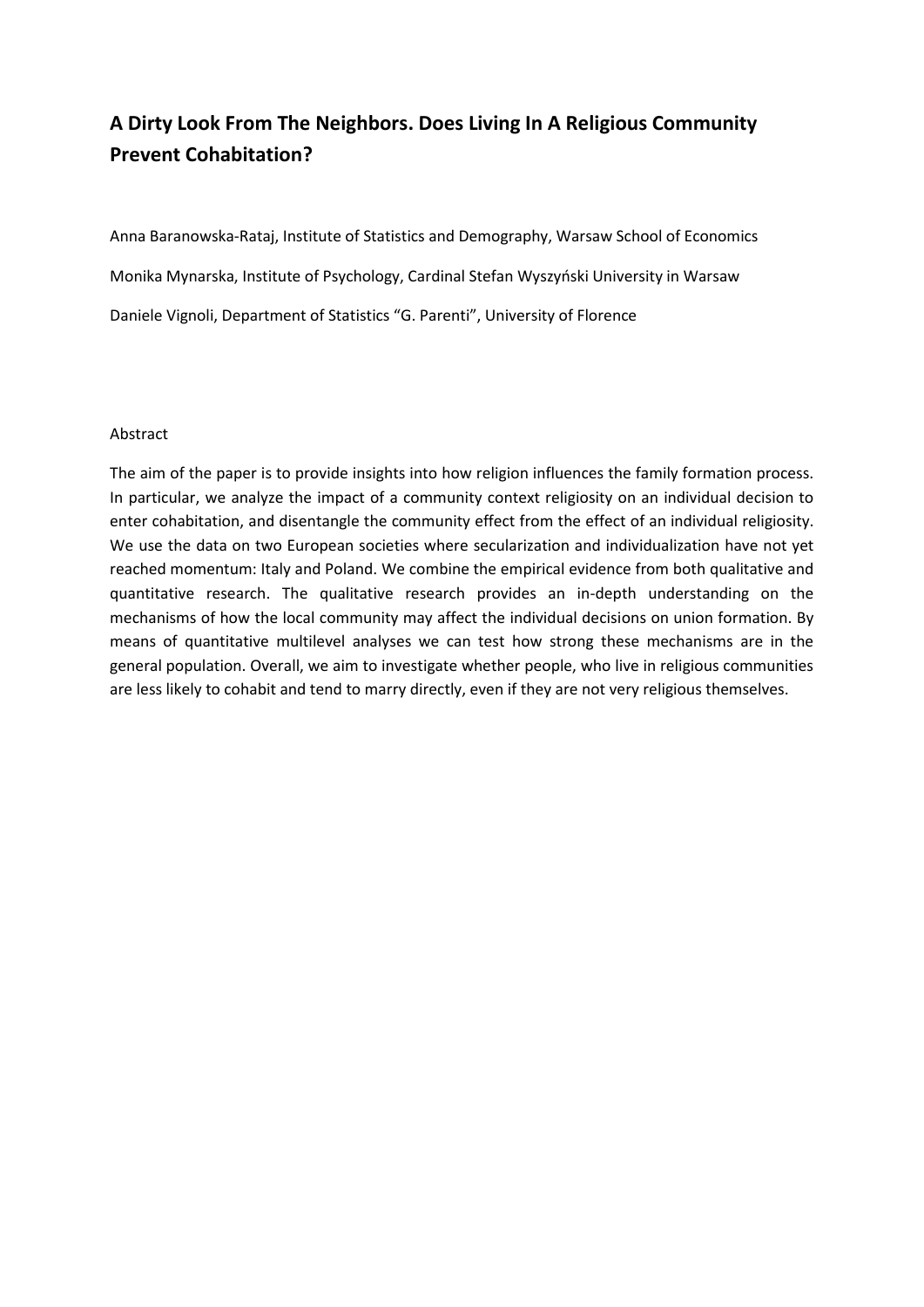## **1. Motivation**

Most religions promote beliefs that are important for the family formation process: the beliefs on the sanctity of marriage or on amorality of extramarital intimate relationships. It is therefore not surprising that, the relationship between religiosity and family formation behaviour has attracted a lot of attention in demographic research within the last couple of decades. If cohabitation is believed to mean living in a sin, such non-traditional family formation decision would involve remarkable psychological costs for religious people (Lehrer 2004). The studies recurrently find that individual religiosity affects the timing, quantum and the union context of fertility (Adsera 2006; Berghammer 2009, 2012; Frejka and Westoff 2008; Lehrer 1996a, 1996b), as well as the type, quality and duration of partnerships (Berghammer 2012; Eggebeen and Dew 2009; Lehrer 2004; Teachman 2002; Marks 2005; Lehrer and Chiswick 1993). However, when we examine the role of religion in the family formation process, we should consider religiosity not only at individual but also at a community level (Goldscheider 2006).

Individual beliefs and internalised norms on how the family life should be organised are shaped by the social context. But the social context is important for people's family formation decisions throughout their whole life-course: their individual beliefs may be strengthened and encouraged or inhibited by the community they live in. In particular, individuals living in religious communities are likely to be embedded in very specific types of social networks which maintain behaviour that is consistent with the prescription of the dominating religion (Smith 2003). The community-level religiosity may interact with individual religiosity or moderate its effect. The lack of social acceptance for non-marital cohabitation and punitive sanctions for it, imposed in the community, may restrict the individual decisions regarding family formation even of not religious people. This effect might be particularly important in communities characterised by strong social ties and interdependencies between community members (e.g. rural communities).

The interplay of individual- and community-level religiosity has been analysed for explaining youth's delinquency (e.g. Regnerus 2003, Stark 1996, Welch et al. 1991) or a decision for abortion (e.g. Adamczyk 2008). Barber (2004) has provided evidence on how community context shapes the attitudes toward partnerships, but in this study the social context of communities is operationalised through variables that correspond to the concept of modernisation rather than religiosity. Besides, Barber (2004) focuses on the attitudes rather than on actual partnership behaviour. Gault-Sherman and Draper (2012) have examined the impact of community-level religiosity on cohabitation, but they have used regional rates of cohabitation rather than detailed information of individual level decisions. The same applies to the study of spatial patterns of religiosity, fertility, union formation and living arrangements by Sobotka and Adiguzel (2003). We have identified no studies that would analyse the role of community-level religiosity for individual-level decisions regarding union formation. This paper aims at filling this gap.

We analyse the impact of a community context religiosity on an individual decision to enter cohabitation, and disentangle the community effect from the effect of an individual religiosity. We combine the empirical evidence from both qualitative and quantitative research. The qualitative research provides an in-depth understanding on the mechanisms of how the local community may affect the individual decisions on union formation. By means of quantitative analyses we can test how strong these mechanisms are in the general population.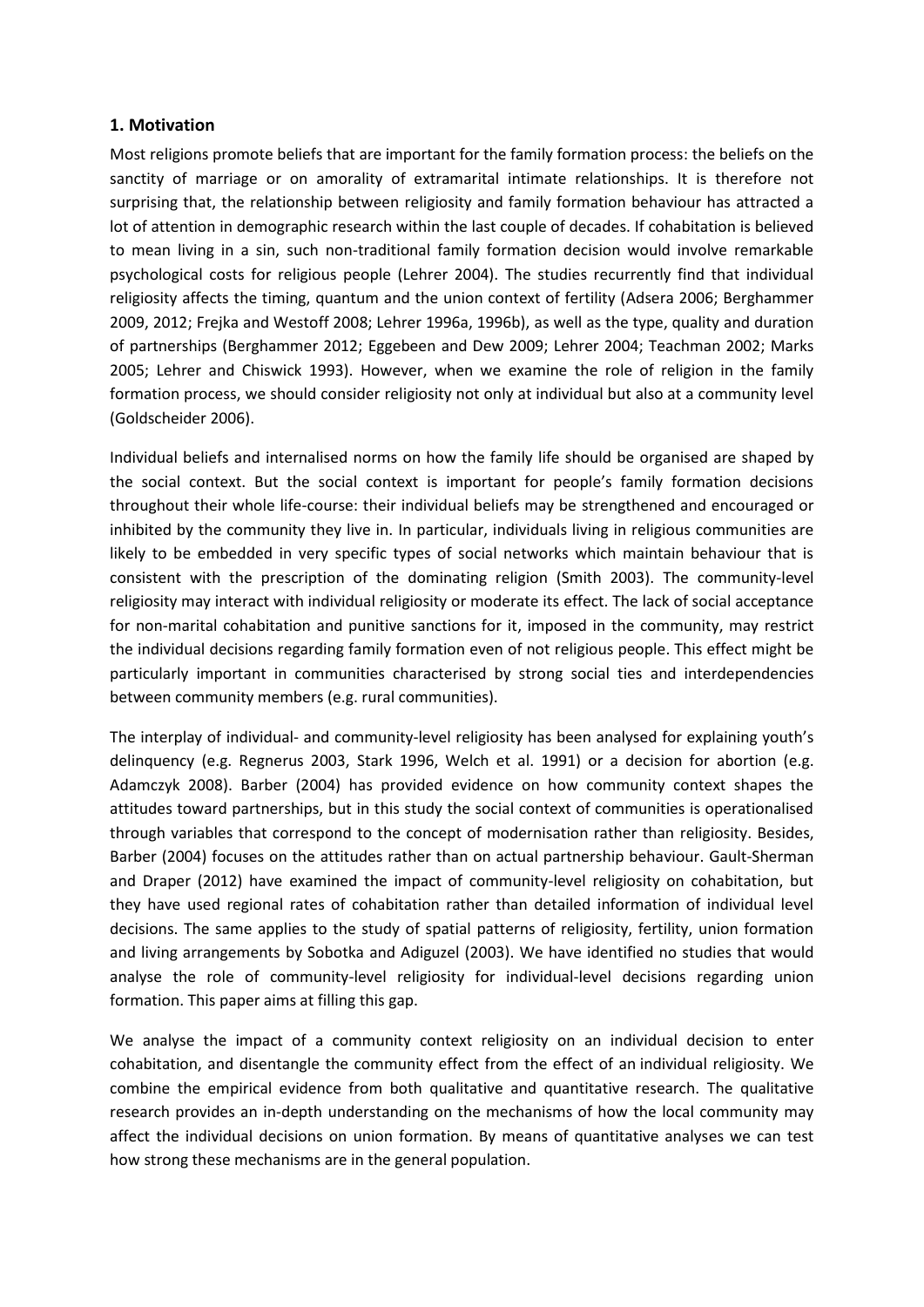We use the data on two countries that represent key, but so far unexplored, case studies for our research motivation: Italy and Poland. In both these countries marriage is a dominant living arrangement. A diffusion of cohabitation has been rather slow, although on the rise among the younger generations, and non-marital living together is chosen mainly as a temporary living arrangement. Moreover, both these countries are regarded as extremely religious - secularisation and individualisation have not yet reached momentum in these societies. Moreover, unlike in other European societies, Poland and Italy are relatively homogenous in terms of religious affiliation, with dominating role of the Roman Catholic Church. According to data from ISSP (2008), about 98% of Poles and 95% of Italians were raised in the Catholic religion compared with an average of about 45% in other European countries. In this context, we can expect that the social attitudes towards family formation patterns are strongly related to the Catholic dogma and the community is particularly important for protecting marriage and discouraging cohabitation. In such context, even the least religious individuals might enter cohabitation reluctantly, fearing social sanctions.

## **2. Data and methods**

#### *Qualitative analysis*

An importance of complementing quantitative findings with insights from the qualitative research have been recurrently emphasized in the literature – also in the studies on family formation and cohabitation (Hantrais 2005, Smock 2000). We use qualitative data collected in the recent project "Childbearing Within Cohabitation" coordinated by Brienna Perelli-Harris at University of Southampton. We analyze the data obtained in the focus group interviews (FGI), which were conducted in February-April 2012 in Italy and in March 2012 in Poland. Recruitment of the respondents and organization of the focus group interviews were supported by the research agency (ARC Poland, University of Florence Academic Spin—Off Valmon Italy) and the groups took place at their premises. The research agency recruited the respondents, according to the following criteria: 25-40 of age, divided into groups by gender and education attainment. In total, eight FGIs were conducted in each country. In Poland, the recruitment was conducted by the employees of the research agency. They used the agency data base and then a snow-ball method. In Italy, the recruitment strategy has been conducted by the research agency via distribution of brochures and advertisements in cinemas, universities, sport clubs, shopping malls, and so on.

The interview guideline included numerous questions on why people cohabit or marry. Importantly, a role of religion was explicitly mentioned in the questions. The qualitative analysis aims at exploring mechanism in which religiosity at the community level might be important for individual decision to cohabit. In particular, we investigate:

(1) How the topic of religiosity was discussed in relation to cohabitation? Were the respondents referring to individual- or community-level religiosity (religiosity in their country, region, neighborhood)? What kind of community did they refer to?

(2) Did the respondents recognize and describe any mechanisms of how community encourages or discourages individual decisions to cohabit? Were they aware of these mechanisms? Did they mention any sanctions imposed at the community level which might be attributed to religion?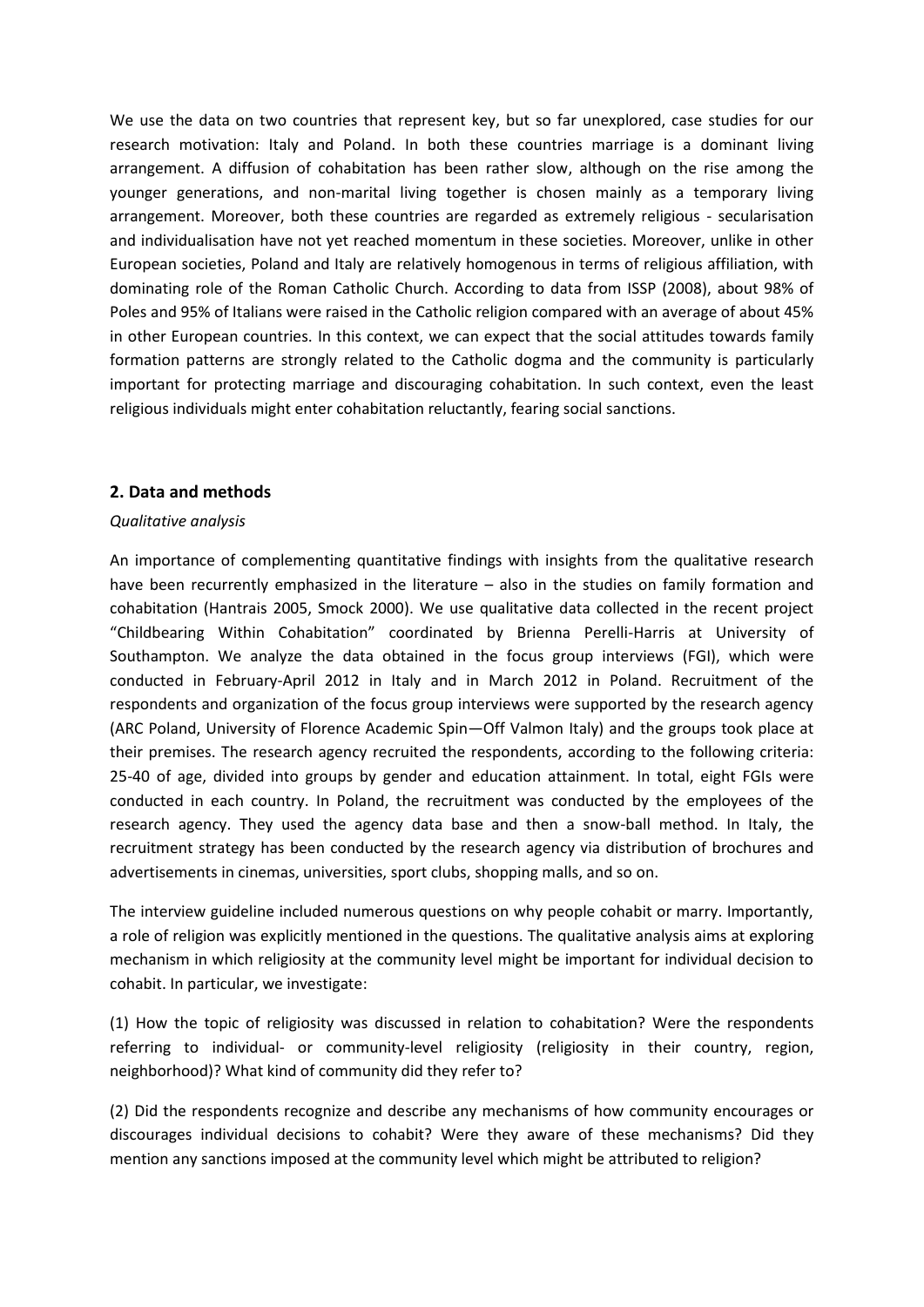(3) Did the respondents mention any characteristics of the community that might be important for promoting Catholic dogma? E.g. did they refer to any differences between regions in the country, between rural and urban settlements, and so forth.

## *Quantitative analysis*

In the quantitative part of our paper, we draw on the 2009 Italian Multipurpose Household Survey "Family and Social Subjects" and the 2011 Polish Generation and Gender Survey (GGS). These two surveys were conducted in both countries by means of face-to-face interviews in nationally representative samples. The questionnaires of both surveys took into account the guidelines formulated by the international committee that set up the whole Generation and Gender Programme (Vikat et al., 2007)<sup>1</sup>. They provide very detailed information on union formation and childbearing processes and in the same time they are also a valuable source of data on the social background. We restrict the samples to young people, born in cohorts from 1975-1995 because most variables on individual and community-level religiosity are cross-sectional. Following standard practice (e.g., Berghammer 2012) by limiting the study to selected cohorts we avoid a problem of having a religiosity measured years after a decision to cohabit was made.

We focus on the probability of nonmarital cohabitation as a first union. Our key covariate is the contextual variable on religiosity of communities where respondents live (among adult inhabitants in the place of residence). The key control variable is the measure of individual-level religiosity. Additionally, we control for a range of socio-demographic characteristics of respondents, such as age, gender and educational attainment as well as parental background. We use the multilevel logit models to test if the community-level religiosity affects the individual-level union formation. Additionally, following recent advances in statistical methods applied in demographic research (Pirani and Salvini 2012; Rabe-Hesketh & Skrondal 2008), we look at the empirical bayes residuals by region in order to examine if specific types of regions cluster closer in terms of how strongly communitylevel religiosity do emerge. Hence, we can test if the impact of community-level religiosity is stronger in any particular regions of the countries, providing us with additional insights into how community may influence individual choices.

# **3. Preliminary findings from qualitative analyses**

**.** 

The initial analysis of the narrative material shows that the respondents refer to both levels (individual and community) when they discuss what role that religion has for their decision to cohabit. When they refer to the community level – they discuss the country level most of all. They say that their countries are Catholic and religious, they refer to Catholic culture and tradition when discuss cohabitation and marriage.

 $<sup>1</sup>$  The Italian "variant" of the GGS was conducted by the Italian National Institute of Statistics in 2003. The 2009</sup> survey is a replication of that previous survey with a more detailed collection of employment and education histories.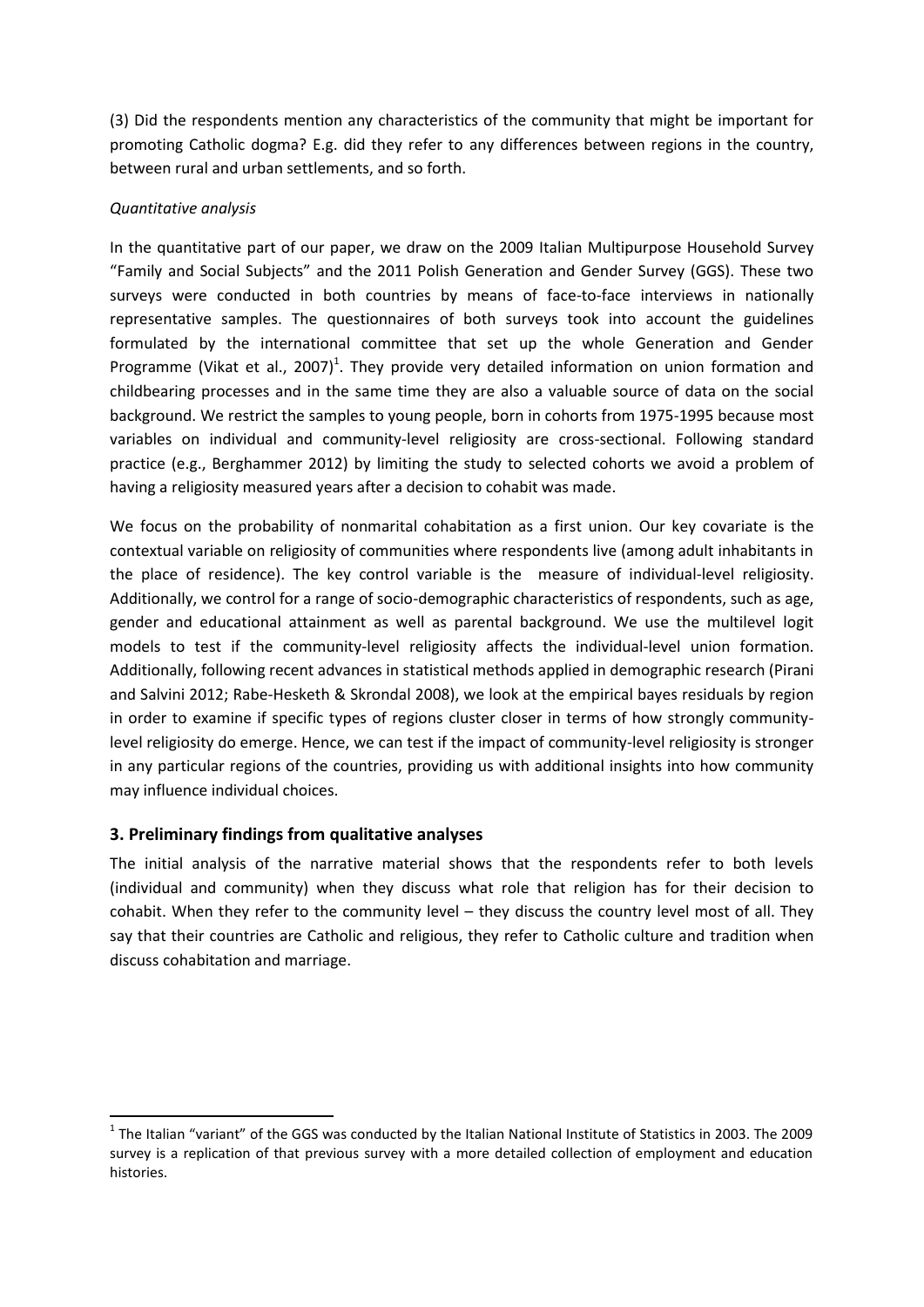*Individual level: "It depends, to what extent one is a believer and to what extent one participates in this religion, I guess. Because if one practices, attends the church every Sunday and all the celebrations, then surely this feeling of a duty to have a church wedding is stronger. I agree with my colleague that it depends how strongly one believes in God, in this Church, in this all, because it is an individual thing" (Poland, FG2, Fem, Low edu)*

*Community / societal level: "The Vatican influences the dominant traditional culture and of course especially the decision to get married instead of cohabiting!" (Italy, FG2, Male, High edu)*

The respondents are aware of the social pressure related to the Catholic culture. For instance, both the Polish and Italian respondents notice that declining social pressure and secularization are key reasons for which cohabitation becomes more popular in their countries. At the same time they believe that the Catholic tradition and social pressure related to it are the main reasons for which the cohabitation does not spread faster.

The respondents also recognize actual mechanism of social control that operate at the community level and discourage cohabitation. For example, the Polish respondents refer to two mechanisms: "neighbors' talking" and sanctions imposed directly by the Catholic church. Noteworthy, in both cases the sanctions are more severe when childbearing is involved. Neighbors' talking is more dangerous when it can hurt a child. Also the Church's role is more important when it comes to baptizing a child. The Polish respondents quite unanimously recognize that one of the key reasons why people marry is because they want to baptize their (future) children. They describe numerous examples of how Catholic priests refused to baptize a child born out of wedlock. Even though this sanction does not relate to cohabitation per se, it still protects the importance of marriage.

Neighbors' talking – no child involved: *"People around me find my wedding more important than I do; - Instead of minding their own business they think of me , this is the most important thing for them; - People are always interested in what they neighbors do, instead of minding their own business." (Poland, FG4, Male, High edu)* 

Neighbors' talking – child involved: *"If I was pregnant, I would do anything to get married. Even for this simple reason: a child goes to school and will be pointed at that he or she doesn't have a daddy. Meaning: a mum is not married… Times have changed, but people are still just the same…" (Poland, FG7, Fem, High edu).* 

Church's sanctions – no child involved: *"If one is in informal union, one does not have an access to sacraments" (Poland, FG2, Fem, Low edu)* 

Church's sanction – child involved: *"There are problems with baptizing a child; - But it all depends on the church. My colleague went to the parish and there were huge problems to baptize a child [born out of wedlock]. After three years, he gave up and went to another place and there – no problem." (Poland, FG6, Male, High edu)*

The last quote, reported above, indicates that the respondent was aware that the social sanctions may vary in different communities. This is clearly visible in the way the respondents discuss differences in how religion and religiosity are important for cohabitation in different context. Importantly, the key difference between Italy and Poland is revealed here.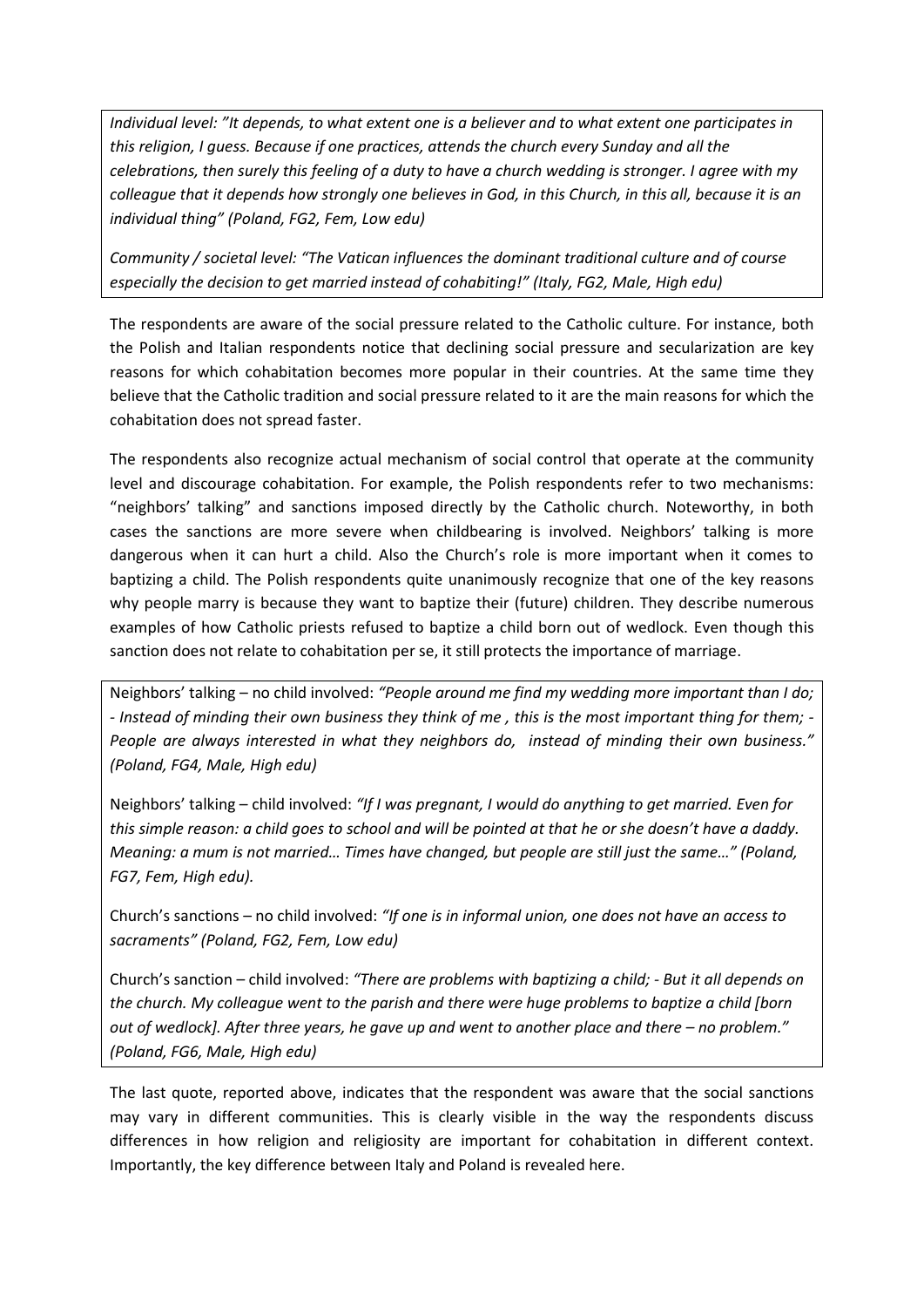In Poland, the respondents recurrently and unanimously say that religiosity and mechanism of social control have greater impact on decision to cohabit or marry in rural areas. They say that in small villages the role of religion is particularly strong and local society impacts individual choices with greater power. In Italy, such comments are absent. Instead, the respondents refer to south-north division, saying that role of religion is more powerful in the southern regions of the country. In the paper, this difference between Poland and Italy will be further explored.

Poland – rural / urban distinction: *"We were talking about the influence of Church, about the impact of families and environment in hermetic villages or small towns. In big cities, it works in a different way." (Poland, FG4, Fem, Low edu)*

*"This is also an issue of small cities for sure, where the local society is small, people know each other very well, so for example in villages there is more pressure and attachment to this traditional family model. In metropolitan agglomerations , where these human relations are looser…- They don't pay attention; - One is more anonymous." (Poland, FG3, Male, Low edu)*

Italy – south / north distinction: *"Religious fundamentalism is particularly strong in Southern Italian regions, both among lower and higher educated people. I came from the South, and I know!" (Italy, FG5, Fem, Low edu)*

# **4. Expected findings from quantitative analyses**

We expect that both in Italy and in Poland, the social environment in which people live does have a potent influence on the individual-level union choices. We expect that people who live in religious communities are less likely to cohabit and tend to marry directly, even if they are not very religious themselves.

We also anticipate that the impact of community-level religiosity may differ across regions and that we expect that certain communities will cluster in terms of the magnitude of this impact. The stronger role played by community religiosity is expected to be crucial especially in contexts where strong social ties dominate.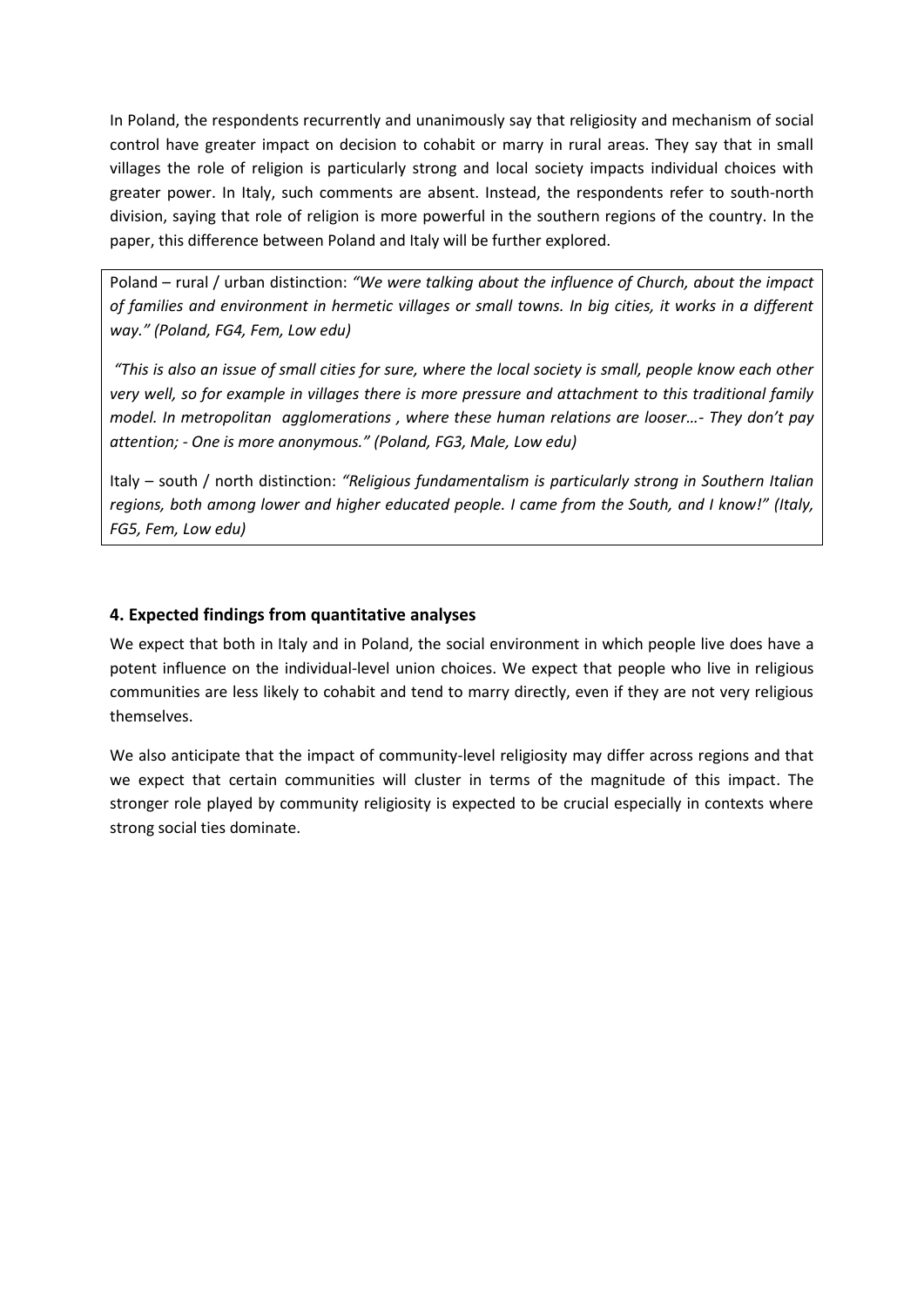#### **References**

Adamczyk, A. (2008), The effects of religious contextual norms, structural constraints, and personal religiosity on abortion decisions. Social Science Research 37(2): 657-672.

Adsera, A. (2006). Marital Fertility and Religion in Spain, 1985 and 1999. Population Studies, 60(2), 205-221.

Barber, J. S. (2004). "Community Social Context and Individualistic Attitudes Toward Marriage." Social Psychology Quarterly 67(3): 236-256.

Berghammer C. (2012) Family Life Trajectories and Religiosity in Austria European Sociological Review volume 28 number 1 2012 127–144

Berghammer C. (2009) Religious Socialisation and Fertility: Transition to Third Birth in The Netherlands Eur J Population 25:297–324

Branas-Garza P., Shoshana N. (2007), Parental religiosity and daughters' fertility: the case of Catholics in southern Europe. Rev Econ Household 5:305–327

Dalla Zuanna G. (2000). The banquet of aeolus. An interpretation of italian lowest low fertility. Demographic research, 4-5, 1-35.

Eggebeen, D., & Dew, J. (2009). The Role of Religion in Adolescence for Family Formation in Young Adulthood. Journal of Marriage and Family, 71(1), 108-121.

Frejka, T. and C. Westoff (2008). "Religion, Religiousness and Fertility in the US and in Europe." European Journal of Population/Revue européenne de Démographie 24(1): 5-31.

Goldscheider, C. (2006). Religion, family, and fertility: What do we know historically and comparatively? In R. Derosas & F. van Poppel (Eds.), Religion and the decline of fertility in the western world (pp. 41–57). Springer.

Hantrais, L. (2005), Combining methods: a key to understanding complexity in European societies? European Societies 7(3): 399-421.

Lehrer E. L. (1996a), The role of the husband's religion in the economic and demographic behavior of families, Journal for the Scientific Study of Religion 35(2): 145–155.

Lehrer E. L. (1996b), Religion as a determinant of fertility, Journal of Population Economics 9: 173– 196.

Lehrer E. L. (2000), Religion as a determinant of entry into cohabitation and marriage, pp. 227–252, in L. Waite, C. Bachrach, M. Hindin, E. Thomson & A. Thornton (eds.), The ties that bind: Perspectives on marriage and cohabitation, Hawthorne: Aldine de Gruyter.

Lehrer E. L. & Chiswick. C. U. (1993), Religion as a determinant of marital stability, Demography 30(3): 385–404.

Marks L. (2005): How Does Religion Influence Marriage? Christian, Jewish, Mormon, and Muslim Perspectives, Marriage & Family Review, 38:1, 85-111